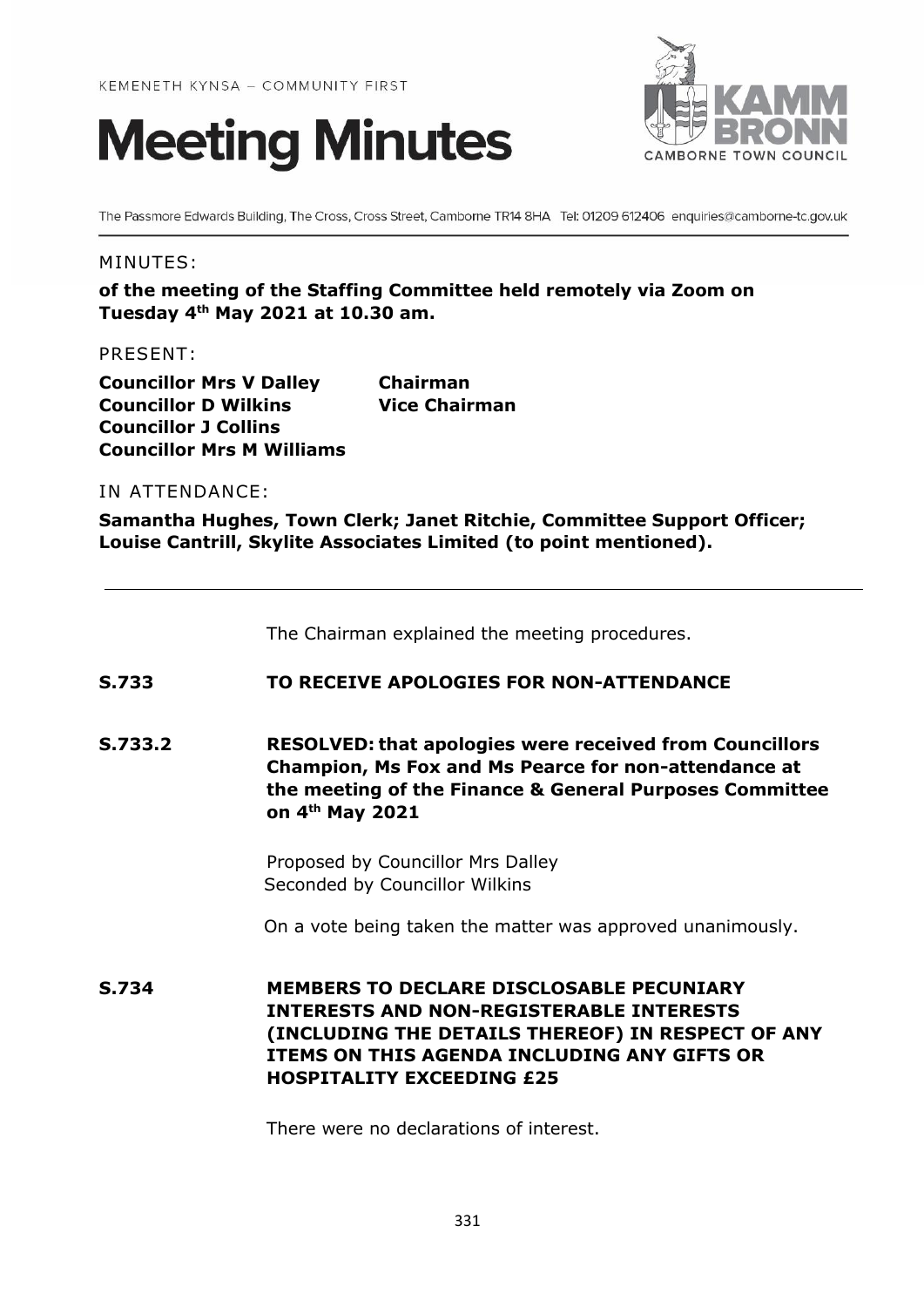# **S.735 TO APPROVE WRITTEN REQUEST(S) FOR DISPENSATIONS**

There were no written requests.

## **S.736 CHAIRMAN'S ANNOUNCEMENTS**

There were no Chairman's announcements.

- **S.737 TO RECEIVE AND APPROVE THE MINUTES OF THE MEETING OF THE STAFFING COMMITTEE HELD ON 6 th APRIL 2021, FOR SIGNING BY THE CHAIRMAN**
- **S.737.2 RESOLVED: that the minutes of the Staffing Committee meeting held on 6 th April 2021 were received and approved for signing**

Proposed by Councillor Mrs Dalley Seconded by Councillor Wilkins

On a vote being taken the matter was approved unanimously.

- **S.738 TO RECEIVE AND APPROVE THE REDACTED MINUTES OF THE MEETING OF THE STAFFING COMMITTEE HELD ON 6 th APRIL 2021**
- **S.738.2 RESOLVED: that the redacted minutes of the Staffing Committee meeting held on 6th April 2021 were received and approved for signing**

Proposed by Councillor Mrs Dalley Seconded by Councillor Wilkins

On a vote being taken the matter was approved unanimously.

# **S.739 MATTERS ARISING WHERE NO SUBSTANTIVE ITEM BELOW, FOR INFORMATION ONLY**

There were no matters arising.

## **S.740 TO RECEIVE AN EMPLOYER NEWSLETTER FOR APRIL 2021, AGREE ACTION AND AUTHORISE EXPENDITURE**

The Town Clerk informed members of year end updates and changes to staff contribution bandings and allowances; action had been taken where appropriate.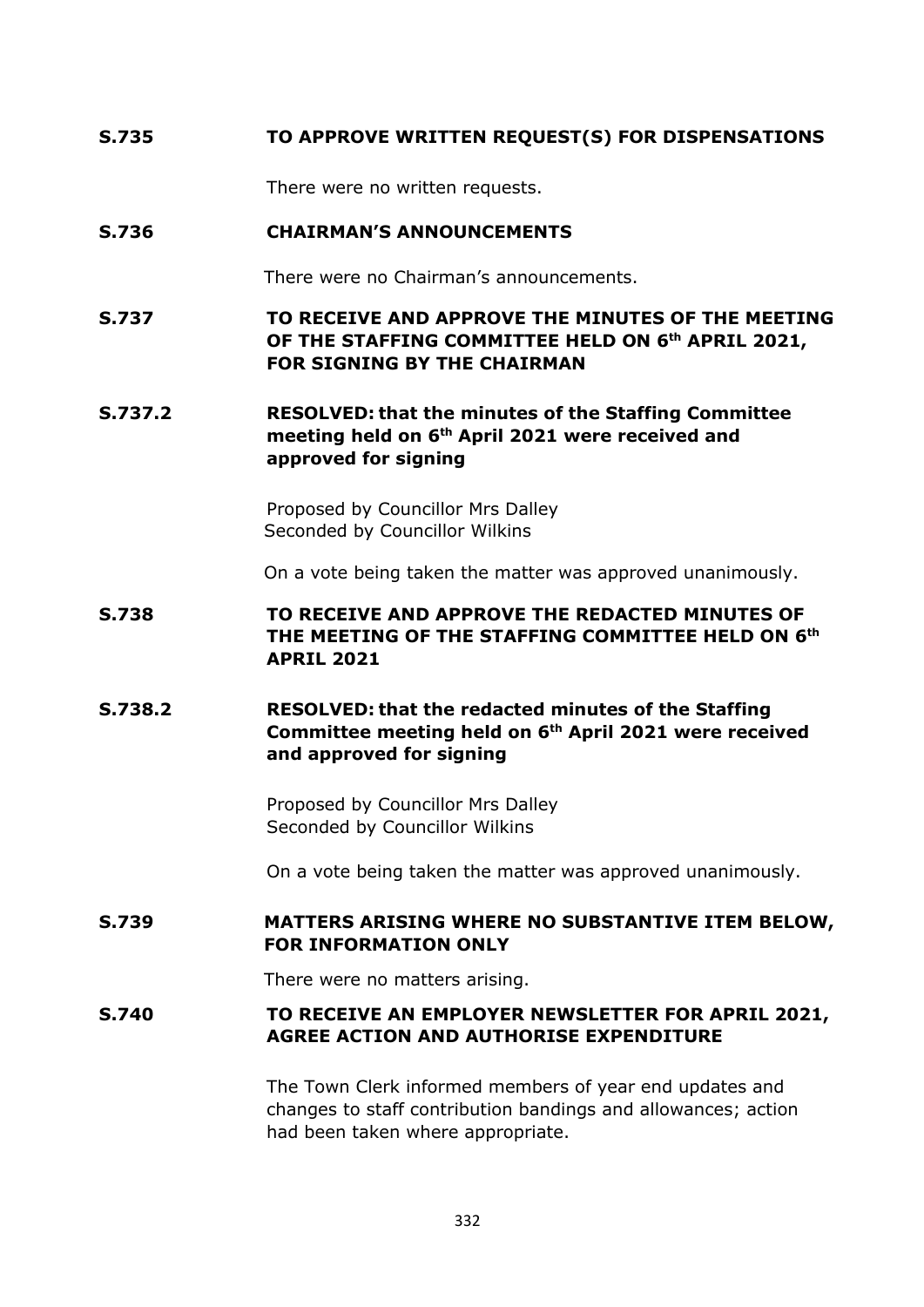# **S.740.2 RESOLVED: that an Employer Newsletter for April 2021 was received and approved**

Proposed by Councillor Mrs Dalley Seconded by Councillor Williams

On a vote being taken the matter was approved unanimously.

**S.741 THAT THE COUNCIL RESOLVES UNDER THE 1960 PUBLIC BODIES (ADMISSION TO MEETINGS) ACT, TO EXCLUDE THE PRESS AND PUBLIC DUE TO THE CONFIDENTIAL NATURE OF THE BUSINESS TO BE DISCUSSED**

**S.741.2 RESOLVED: that under the 1960 Public Bodies (Admission to Meetings) Act, the press and public were excluded due to the confidential nature of the business to be discussed, except for Ms Louise Cantrill, whose input was required on HR matters**

> Proposed by Councillor Mrs Dalley Seconded by Councillor Williams

On a vote being taken the matter was approved unanimously.

**S.742 TO RECEIVE A VERBAL REPORT FROM SKYLITE ASSOCIATES REGARDING THE ADMINISTRATIVE SUPPORT OFFICER ROLE, AGREE ACTION AND AUTHORISE EXPENDITURE**



process.

**S.742.2 RESOLVED: that a verbal report from Skylite Associates regarding the Administrative Support Officer role was received and that the Finance & Administration Assistant would match and slot into the Administrative Support Officer role, starting on 5<sup>th</sup> May 2021** 

> Proposed by Councillor Mrs Dalley Seconded by Councillor Collins

On a vote being taken the matter was approved unanimously.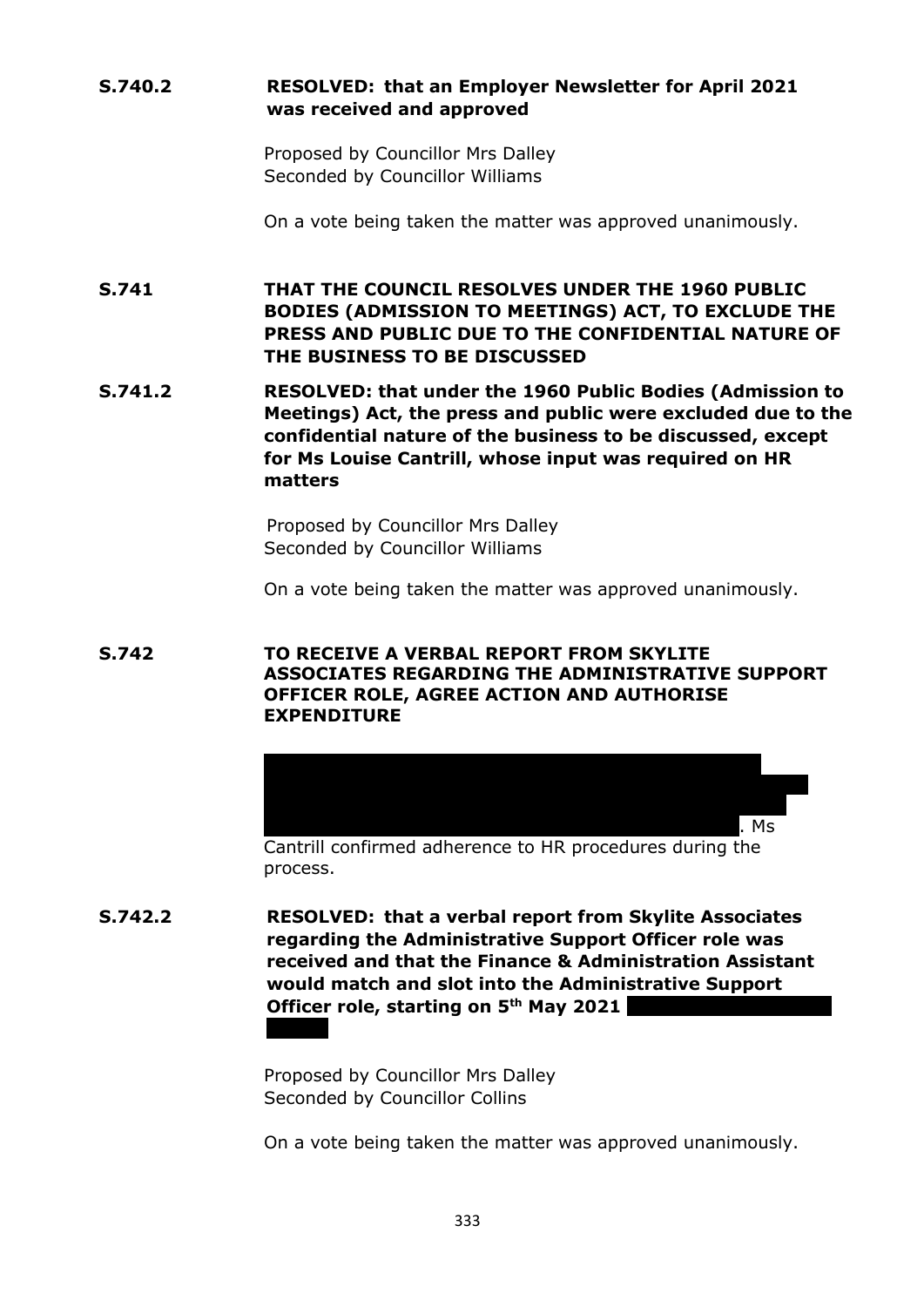## **S.743 TO RECEIVE A VERBAL REPORT FROM SKYLITE ASSOCIATES REGARDING AN INTERIM AMENITIES AND HEALTH & SAFETY MANAGER;**

- **(i) TO RECEIVE A DRAFT JOB DESCRIPTION AND PERSON SPECIFICATION;**
- **(ii) TO CONSIDER THE ADVERTISEMENT AND INTERVIEW ARRANGEMENTS FOR THE RECRUITMENT;**

#### **AGREE ACTION AND AUTHORISE EXPENDITURE**

Ms Cantrill informed members that the Amenities and Projects Officer had approved the Job Description and Person Specification, based on the needs of the team.

Ms Cantrill recommended that the post is advertised through Total Jobs, Indeed, Cornwall Council, NALC and social media and that interviews take place week commencing 24<sup>th</sup> May 2021.

Members considered the information.

**S.743.2 RESOLVED: that a verbal report from Skylite Associates regarding an Interim Amenities and Health & Safety Manager was received and a draft Job Description and Person Specification was received and approved** 

> Proposed by Councillor Mrs Dalley Seconded by Councillor Wilkins

On a vote being taken the matter was approved unanimously.

**S.743.3 RESOLVED: that Skylite Associates was authorised to make advertisement and interview arrangements for the post of Interim Amenities and Health & Safety Manager and that the interview panel would comprise the Amenities & Projects Officer, Town Clerk and either Councillor Wilkins or Councillor Williams and that recruitment and support is funded from the Staffing Earmarked Reserves**

> Proposed by Councillor Mrs Dalley Seconded by Councillor Wilkins

On a vote being taken the matter was approved unanimously.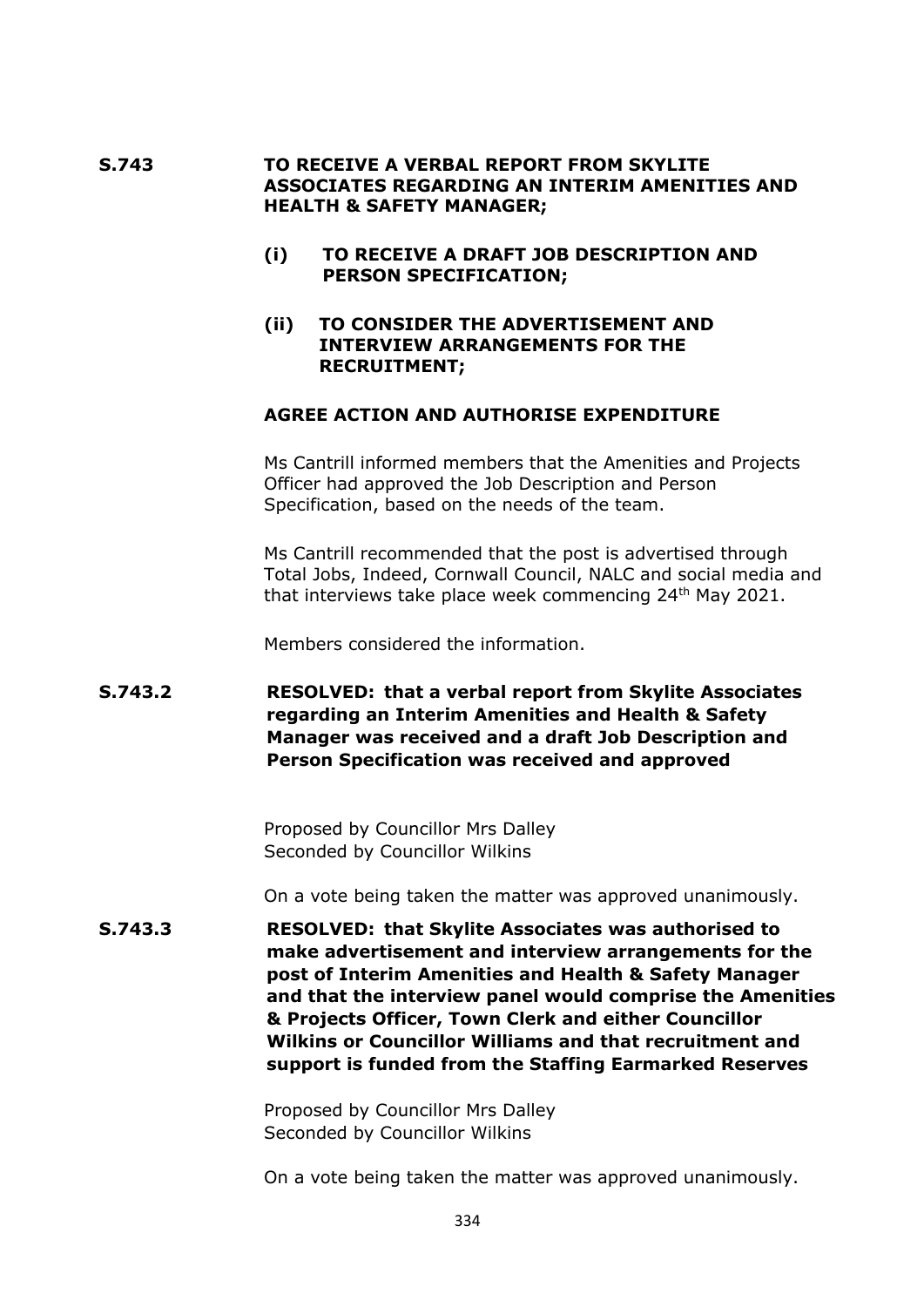## **S.744 TO RECEIVE A VERBAL REPORT FROM SKYLITE ASSOCIATES REGARDING AN INTERIM ENGAGEMENT ASSISTANT;**

- **(i) TO RECEIVE A DRAFT JOB DESCRIPTION AND PERSON SPECIFICATION;**
- **(ii) TO CONSIDER THE ADVERTISEMENT AND INTERVIEW ARRANGEMENTS FOR THE RECRUITMENT;**

## **AGREE ACTION AND AUTHORISE EXPENDITURE**

Ms Cantrill informed members that the Engagement Officer had approved the Job Description and Person Specification.

Ms Cantrill recommended that the post is advertised through Indeed, Reed, Cornwall Council, NALC and social media and that interviews take place week commencing 24<sup>th</sup> May 2021.

Members considered the information.

**S.744.2 RESOLVED: that a verbal report from Skylite Associates regarding an Interim Engagement Assistant was received and a draft Job Description and Person Specification was received and approved** 

> Proposed by Councillor Mrs Dalley Seconded by Councillor Williams

On a vote being taken the matter was approved unanimously.

**S.744.3 RESOLVED: that Skylite Associates was authorised to make advertisement and interview arrangements for the post of Interim Engagement Assistant and that the interview panel would comprise the Engagement Officer, Town Clerk and either Councillor Wilkins or Councillor Williams and that recruitment and support is funded from the Staffing Earmarked Reserves**

> Proposed by Councillor Wilkins Seconded by Councillor Williams